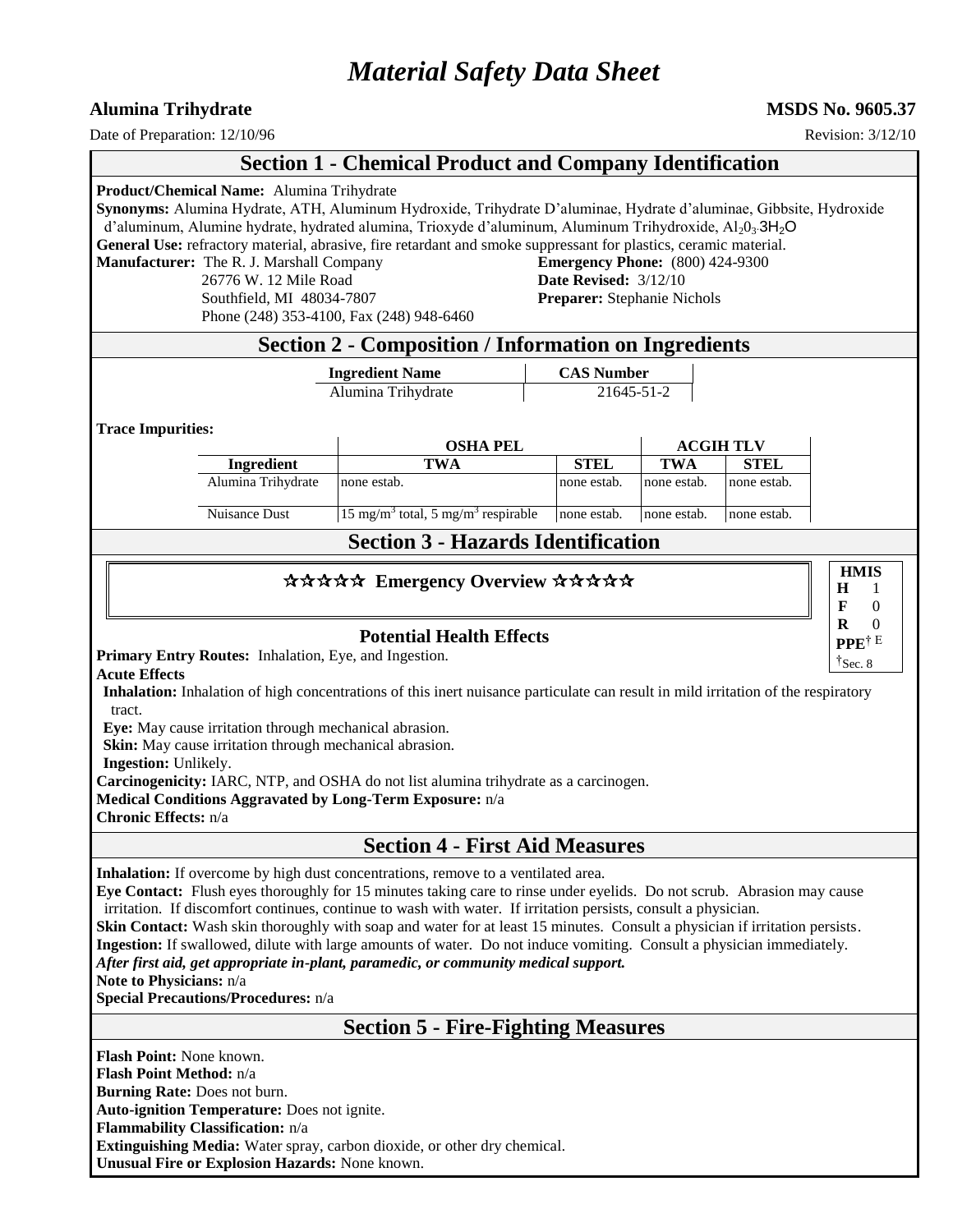**Hazardous Combustion Products:** None.

**Fire-Fighting Instructions:** Do not release runoff from fire control methods to sewers or waterways.

**Fire-Fighting Equipment:** Because fire may produce toxic thermal decomposition products, wear a self-contained breathing apparatus (SCBA) with a full face-piece operated in pressure-demand or positive-pressure mode.

### **Section 6 - Accidental Release Measures**

**Spill /Leak Procedures:** Collect solids. Recycle if possible.

**Regulatory Requirements:** Follow applicable OSHA regulations (29 CFR 1910.120).

### **Section 7 - Handling and Storage**

**Handling Precautions:** Avoid generating dust during handling. **Storage Requirements:** Keep material dry.

### **Section 8 - Exposure Controls / Personal Protection**

**Engineering Controls:**

**Ventilation:** Provide general or local exhaust ventilation systems to maintain airborne concentrations below OSHA PELs (Sec. 2). Local exhaust ventilation is preferred because it prevents contaminant dispersion into the work area by controlling it at its source.

**Administrative Controls:**

**Protective Clothing/Equipment:** Wear tightly fitting safety goggles or safety glasses with side shields.

**Contaminated Equipment:** Separate contaminated work clothes from street clothes. Launder before reuse. Remove this material from your shoes and clean personal protective equipment.

**Comments:** Never eat, drink, or smoke in work areas. Practice good personal hygiene after using this material, especially before eating, drinking, smoking, using the toilet, or applying cosmetics.

## **Section 9 - Physical and Chemical Properties**

**Physical State:** white powder **Appearance and Odor:** white odorless powder **Odor Threshold:** n/e **Vapor Pressure:** n/e **Vapor Density (Air=1):** n/a **Formula Weight:** n/a **Density:** 8-80lb/ft<sup>3</sup> **Specific Gravity (H2O=1, at 4** °**C):** 2.4 **pH:** 8.5-10.2 (20% solution)

**Water Solubility:** Insoluble

**Other Solubilities:** Soluble in alkaline aqueous solutions or in HCL, H2SO4, and other strong acids in the presence of some water. **Boiling Point:** n/a **Melting Point:** 3700F (2038C) **Viscosity:** n/a **Refractive Index:** n/a **Surface Tension:** n/a **% Volatile:** n/a **Evaporation Rate:** n/a

### **Section 10 - Stability and Reactivity**

**Stability:** Alumina trihydrate is stable at room temperature in closed containers under normal storage and handling conditions. **Polymerization:** Hazardous polymerization cannot occur.

**Chemical Incompatibilities:** Strong acids and bases. Alumina trihydrate reacts vigorously with strong acids and will dissolve in caustic solutions.

**Reactivity with Heat:** When exposed to fire or heat, hydrated alumina loses its water of crystallization beginning at 392F (200C).

**Hazardous Decomposition Products:** n/a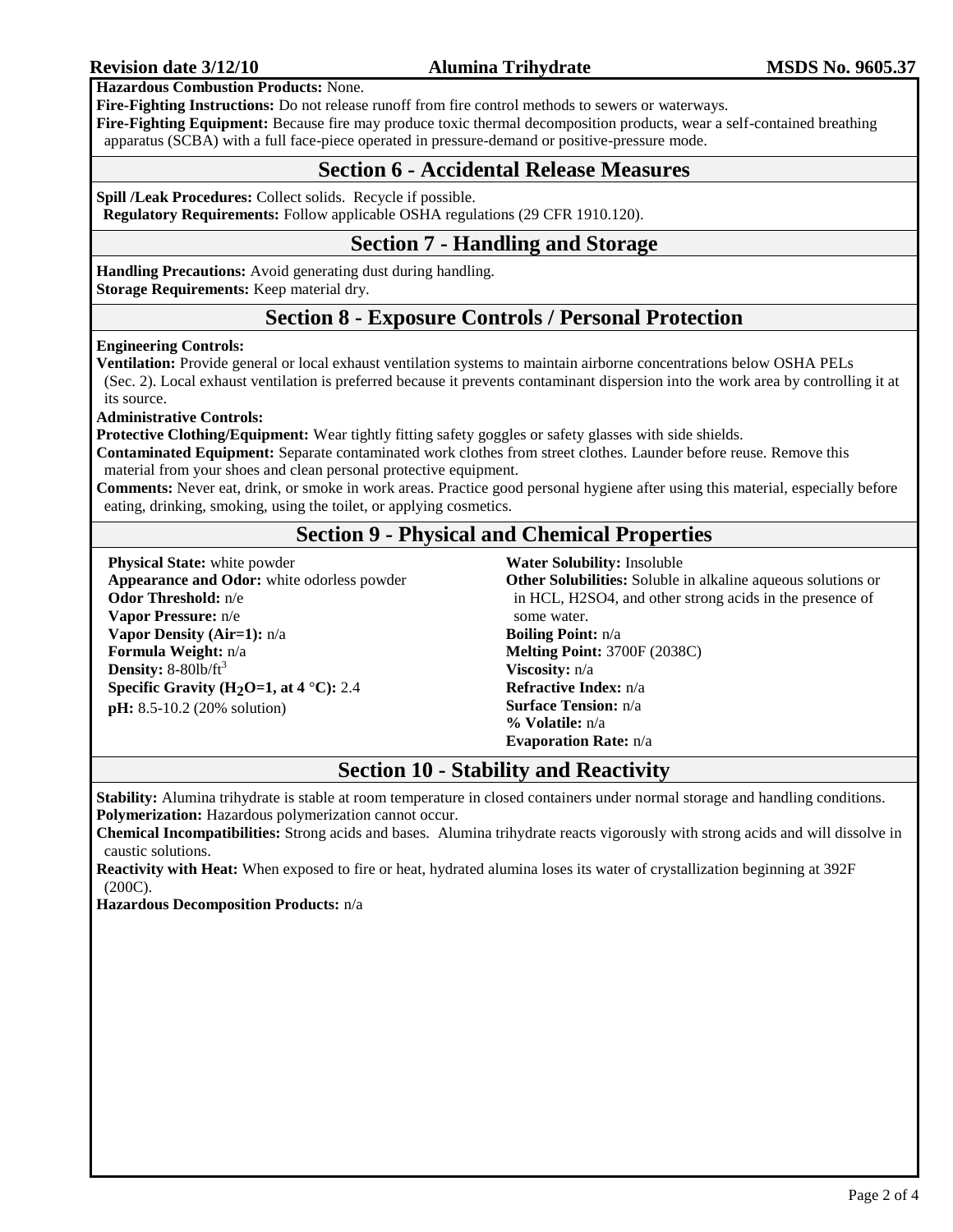### **Revision date 3/12/10 Alumina Trihydrate MSDS No. 9605.37**

# **Section 11- Toxicological Information**

#### **Toxicity Data:\***

**Eye Effects:** Nuisance dust. May cause irritation through mechanical abrasion. Flush with water for at least 15 minutes. Consult physician if irritation is persistent.

**Skin Effects:** Nuisance dust. May cause irritation through mechanical abrasion. Wash skin thoroughly with soap and water.

**Acute Inhalation Effects:** Nuisance dust. Overexposure to dust may cause irritation to the respiratory tract. Should this occur, remove affected individual to fresh air. If symptoms persist, consult a physician.

**Acute Oral Effects:** None known. **Chronic Effects:** None known. **Carcinogenicity:** Neither this product nor any of its components are considered carcinogenic by OSHA, IARC, NTP, or ACGIH.

### **Section 12 - Ecological Information**

No information available.

### **Section 13 - Disposal Considerations**

**Disposal:** Recycle if possible or landfill. This substance is inert and does not require special disposal methods. Follow applicable Federal, state, and local regulations.

### **Section 14 - Transport Information**

**DOT Transportation Data (49 CFR 172.101):** This product is not classified as dangerous under the transport regulations for road, rail, sea, or air transport.

### **Section 15 - Regulatory Information**

#### **EPA Regulations:**

RCRA Hazardous Waste Number: Not listed (40 CFR 261.33)

RCRA Hazardous Waste Classification (40 CFR 261.??): Not classified

CERCLA Hazardous Substance (40 CFR 302.4) not listed

SARA Toxic Chemical (40 CFR 372.65): Not listed

SARA EHS (Extremely Hazardous Substance) (40 CFR 355): Not listed

#### **OSHA Regulations:**

Air Contaminant (29 CFR 1910.1000, Table Z-1, Z-1-A): Not listed

OSHA Specifically Regulated Substance (29CFR 1910.????)

#### **TSCA**

This substance or all of its components are on the Chemical Substances Inventory of the Toxic Substance Control Act (TSCA Inventory [USA]). Please note that this product is not subject to any legal reporting requirements under these acts.

#### **INTERNATIONAL REGULATIONS**

Canadian Domestic Substances List: This substance or all of its components are listed on the Canadian DSL.

European Community: This substance or all of its components are listed on ECOIN, the European Core Inventory (EC) market. EINECS, the European Inventory of Existing Chemical Substances: 244-492-7.

 Japanese Gazette: This substance or all of its components are listed on ENCS, contained with class inorganic compounds. The ENCS number is: 1-17.

Australian Inventory of Chemical Substances: This substance or all of its components are listed on the AICS.

 Korean Existing Chemicals List: This substance or all of its components are listed on the ECL. The ECL serial number is: KE-00980.

 Swiss: This substance or all of its components are listed on the Giftliste 1 (List of Toxic Substances). The SWISS number is: G-4621.

Philippines Inventory of Chemicals and Chemical Substances: This substance or all of its components are listed on the PICCS.